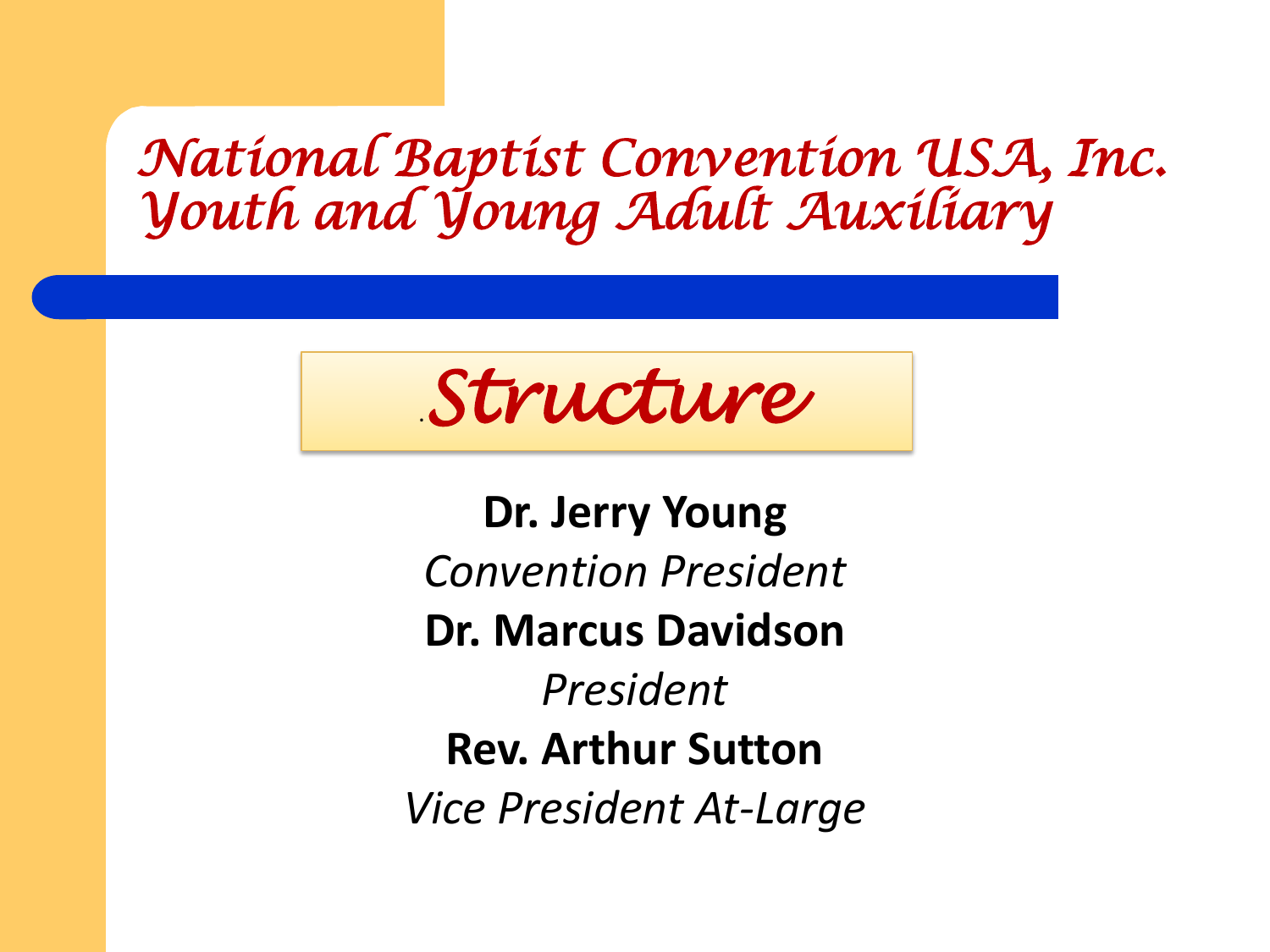## *Youth &Young Adult Auxiliary*



*Dr.Marcus Davidson President*



*Pastor Arthur Sutton Vice President At-Large*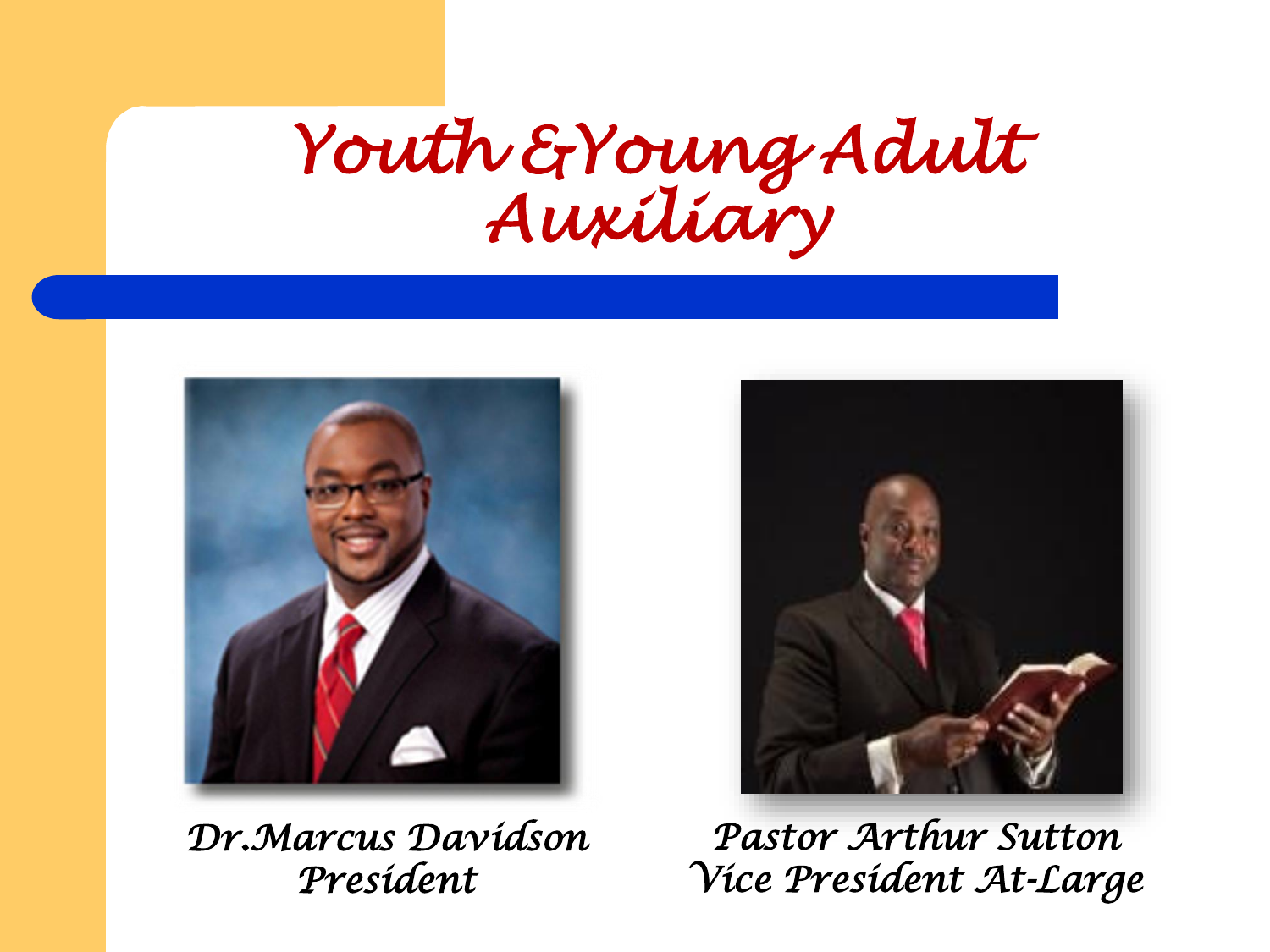*Our History*

The Youth and Young Adult Auxiliary to the National Baptist Convention USA, Inc., came into being on the recommendation of President Jerry Young in his Annual Address at the Mid-Winter Session, January, 2019.

It was not until two years later because of Covid-19, via Zoom, that the Youth and Young Adult Auxiliary was perfected.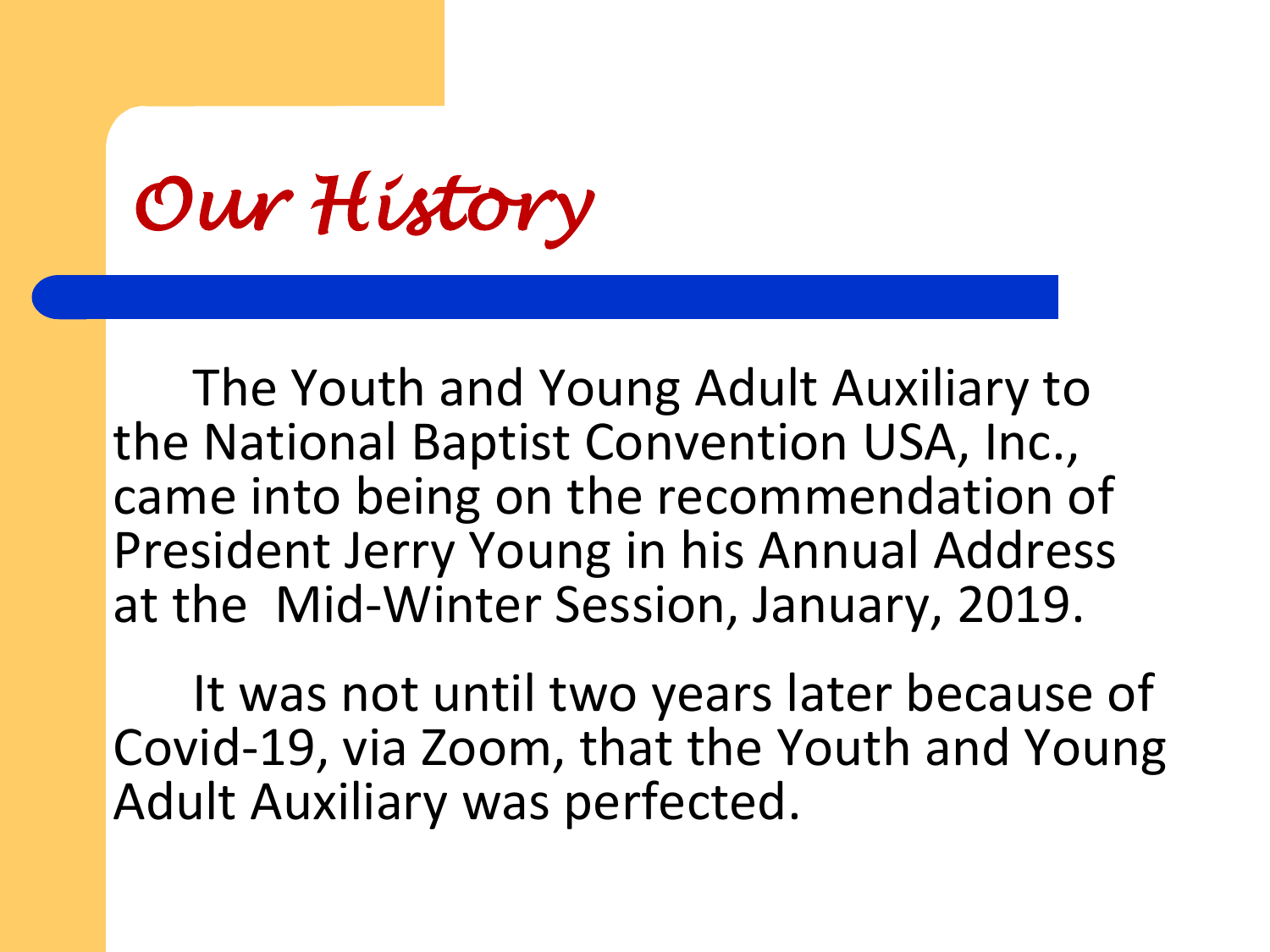*Mission Statement*

The mission of the National Baptist Convention USA, Inc. Youth and Young Adult Auxiliary is to fulfill the Great Commission of Jesus Christ through engaging youth in exceptional Christian stewardship, education, mission experiences, fitting and proper to advance the cause of Jesus Christ throughout the world.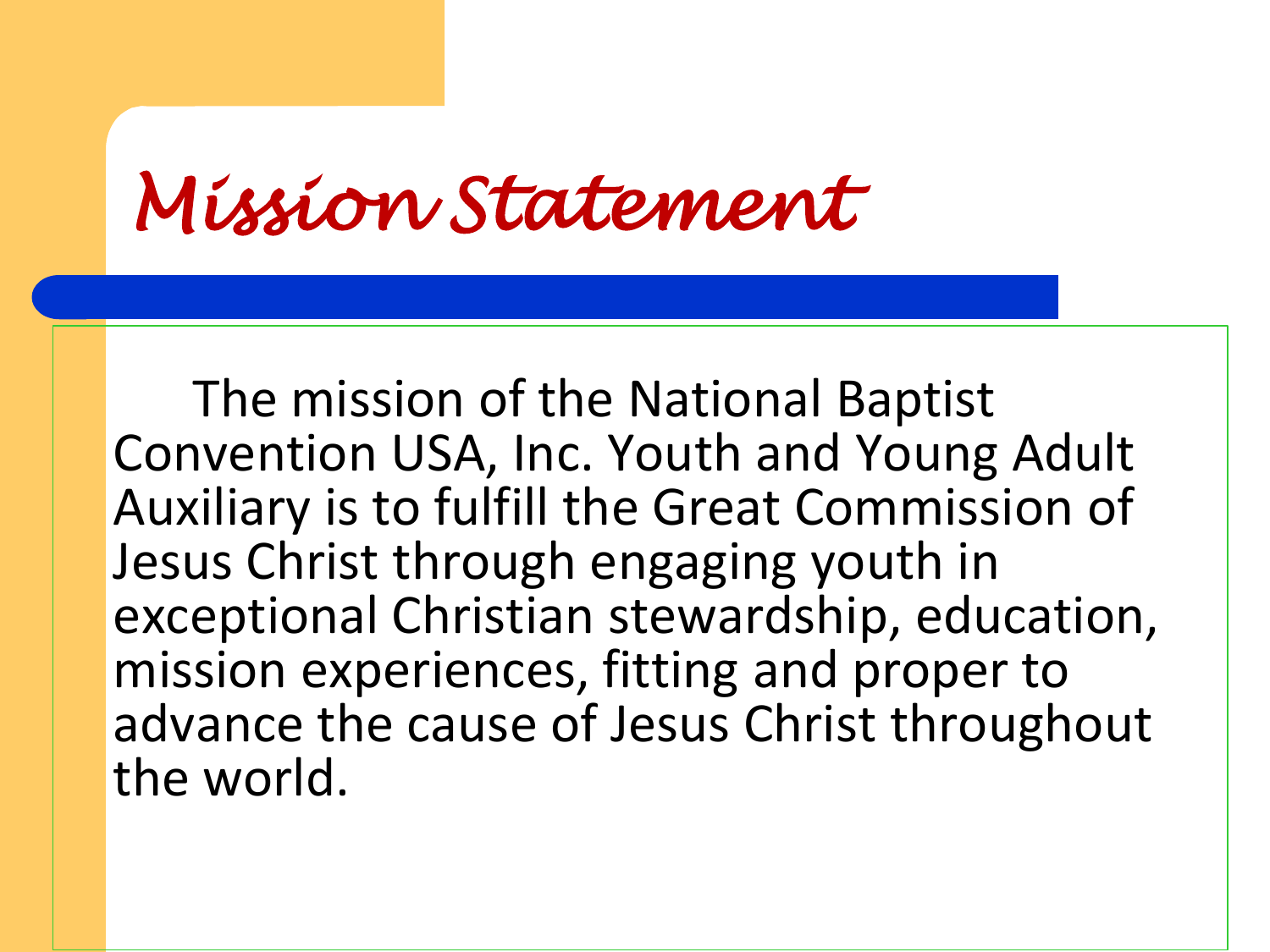*Our Aim*

To unite youth and young adults of National Baptist churches throughout the world in organizations of mission and education; communicating the same message across the world; and imploring, teaching and leading others to Christ as we develop into a missionminded generation.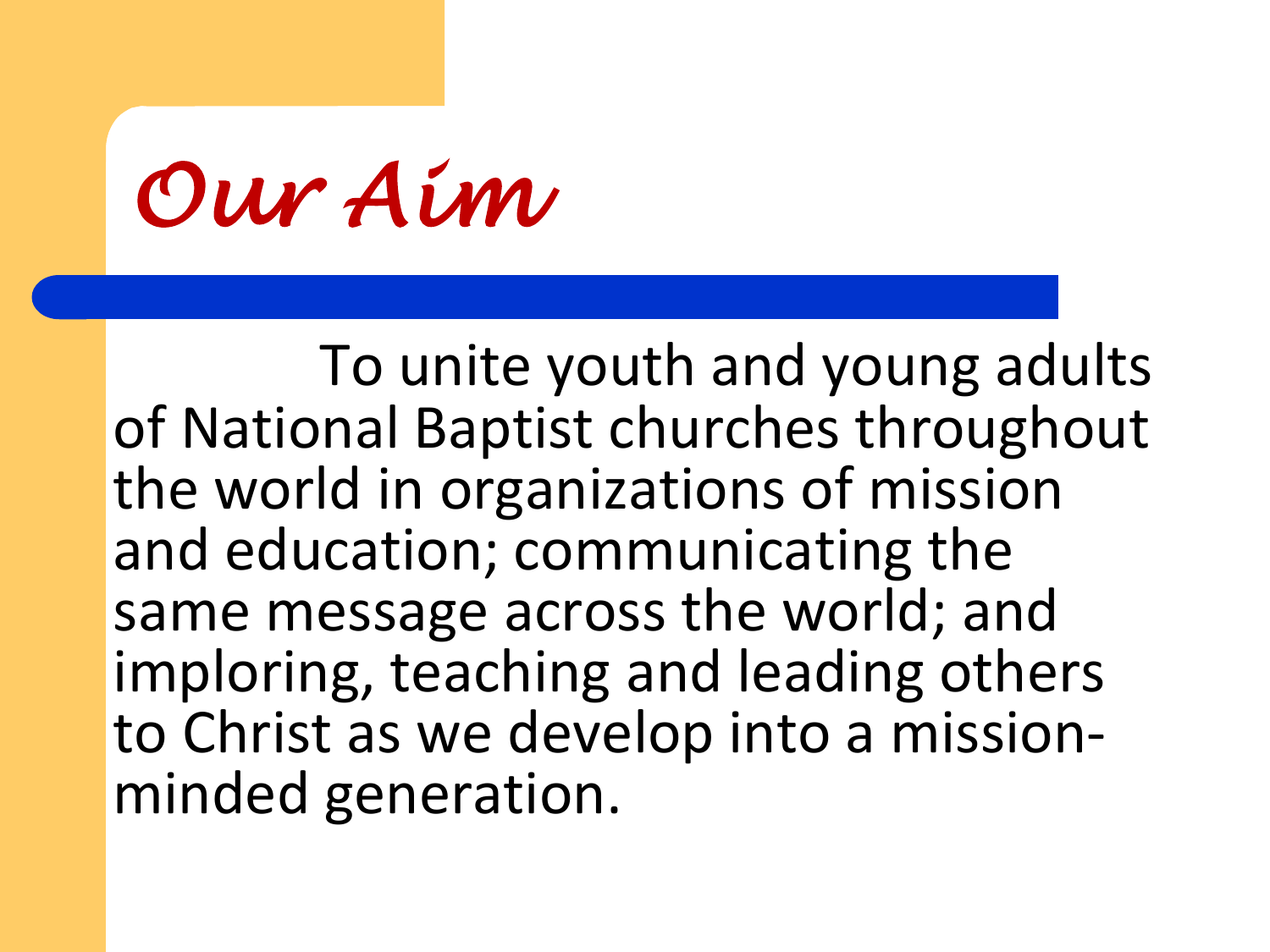*Purpose & Objective*

Our purpose is to teach and empower children, youth and young adults to engage in Christian service in their church, community and global village.

Our overall objective is to meet the holistic needs of our young people while developing a ministry that is not one-sided, but inclusive of all ages.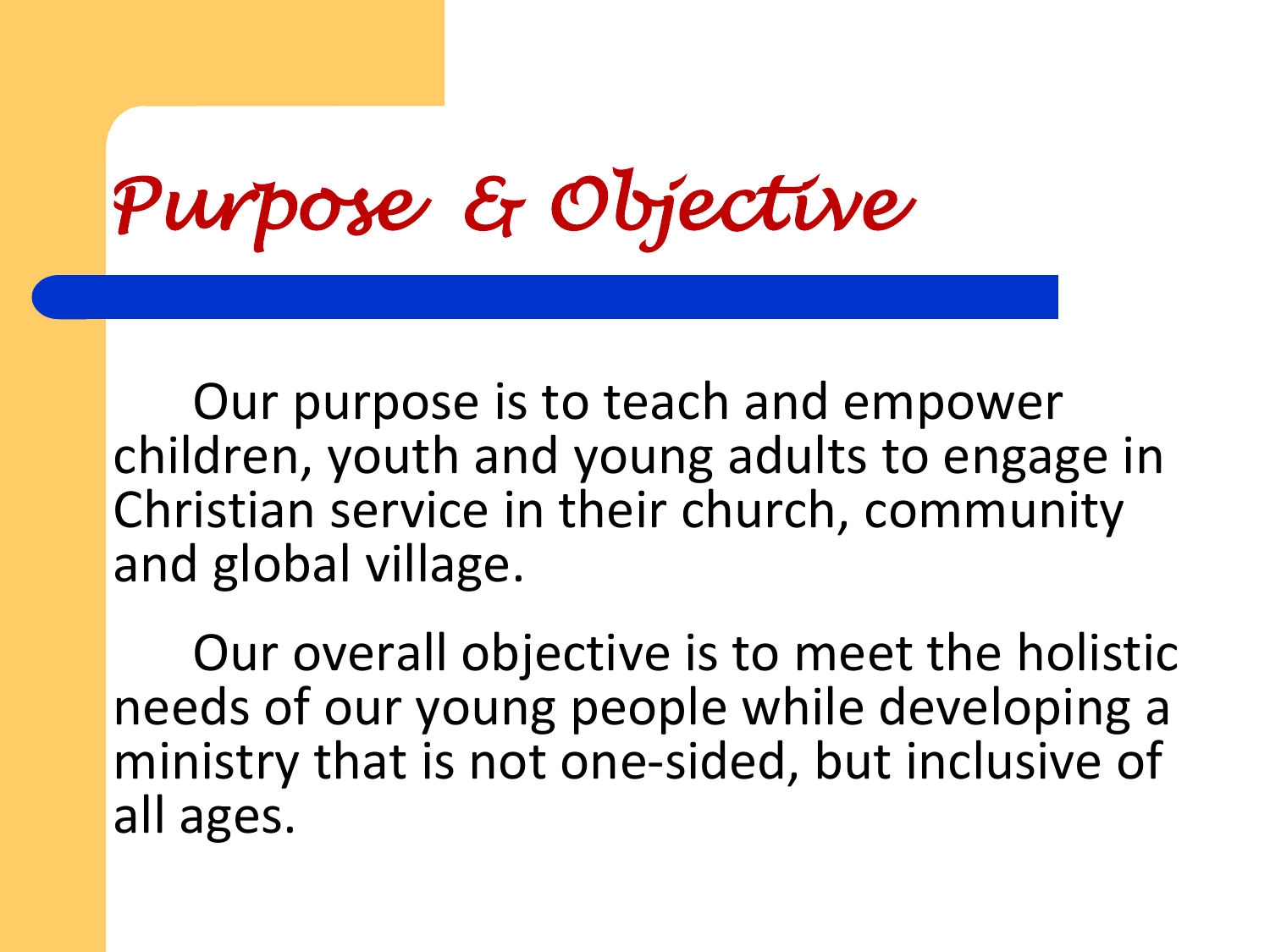### *Youth and Young Adult Auxiliary Guidelines*

Guidelines, structure and information is disseminated according:



Note: **The World Baptist Alliance** is another Youth affiliate.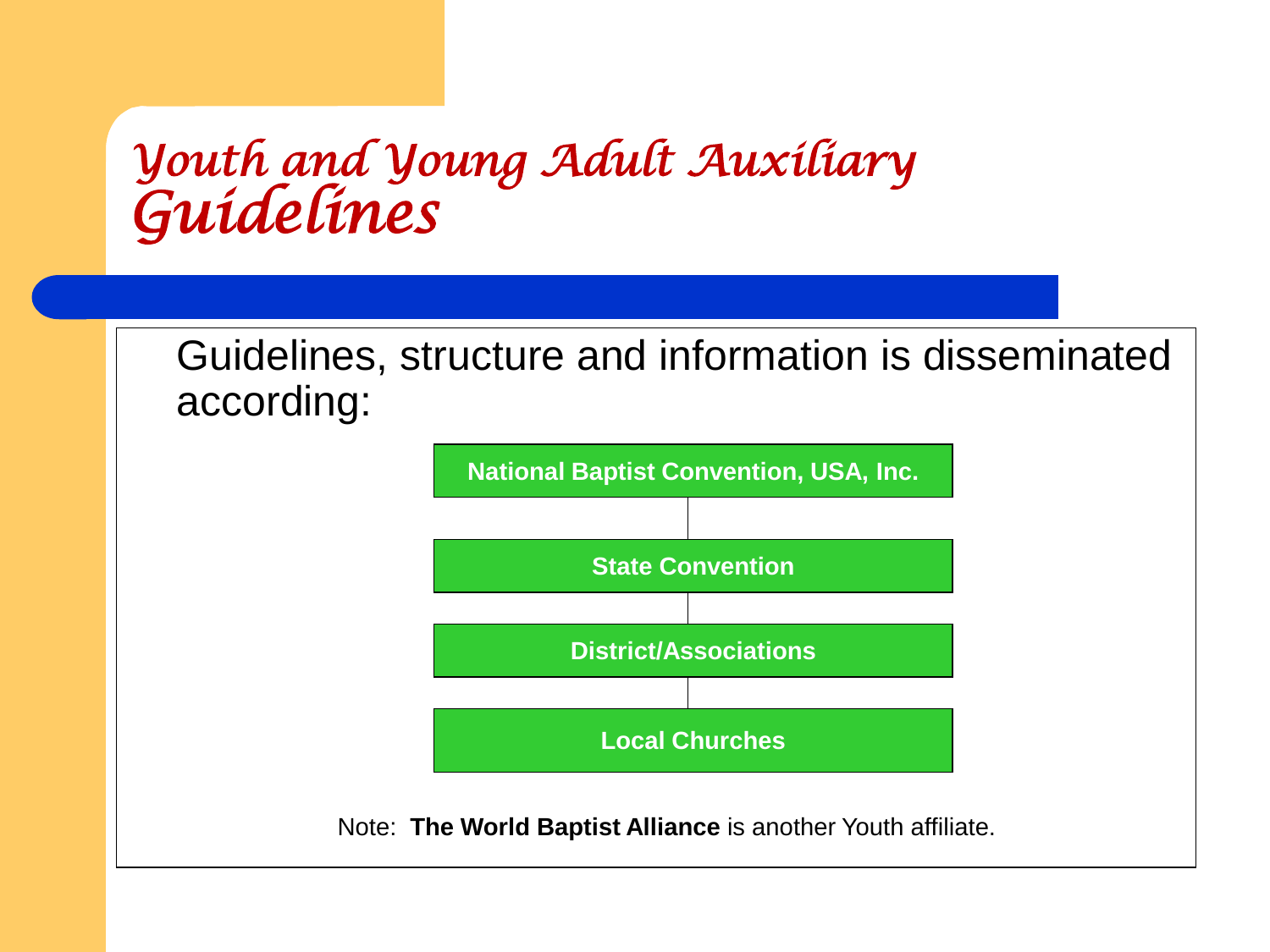Regional Directors will give leadership to the respective age demographics working under the rubric of one common vision with goals, which have been established by President Young. Also, if there are regional meetings, those meeting will be led and organized by the Region Director upon approval of President Young or his designee.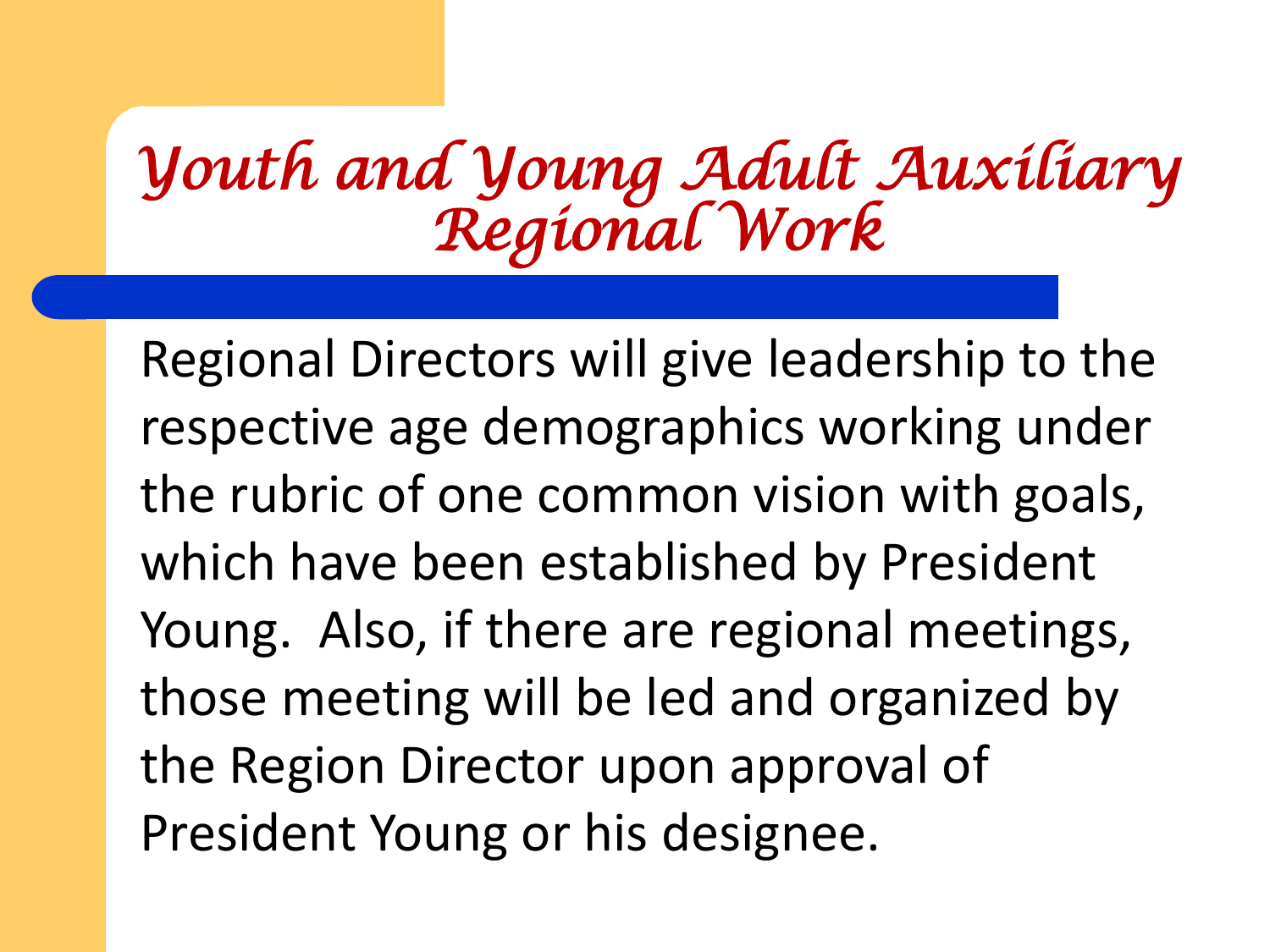#### **Dr. Debbie Bullock** *Northeast Region Director*

 Connecticut, Delaware, District of Columbia, Rhode Island, Maryland, New Jersey, New York, Maine, New Hampshire, Massachusetts, Pennsylvania, and Vermont

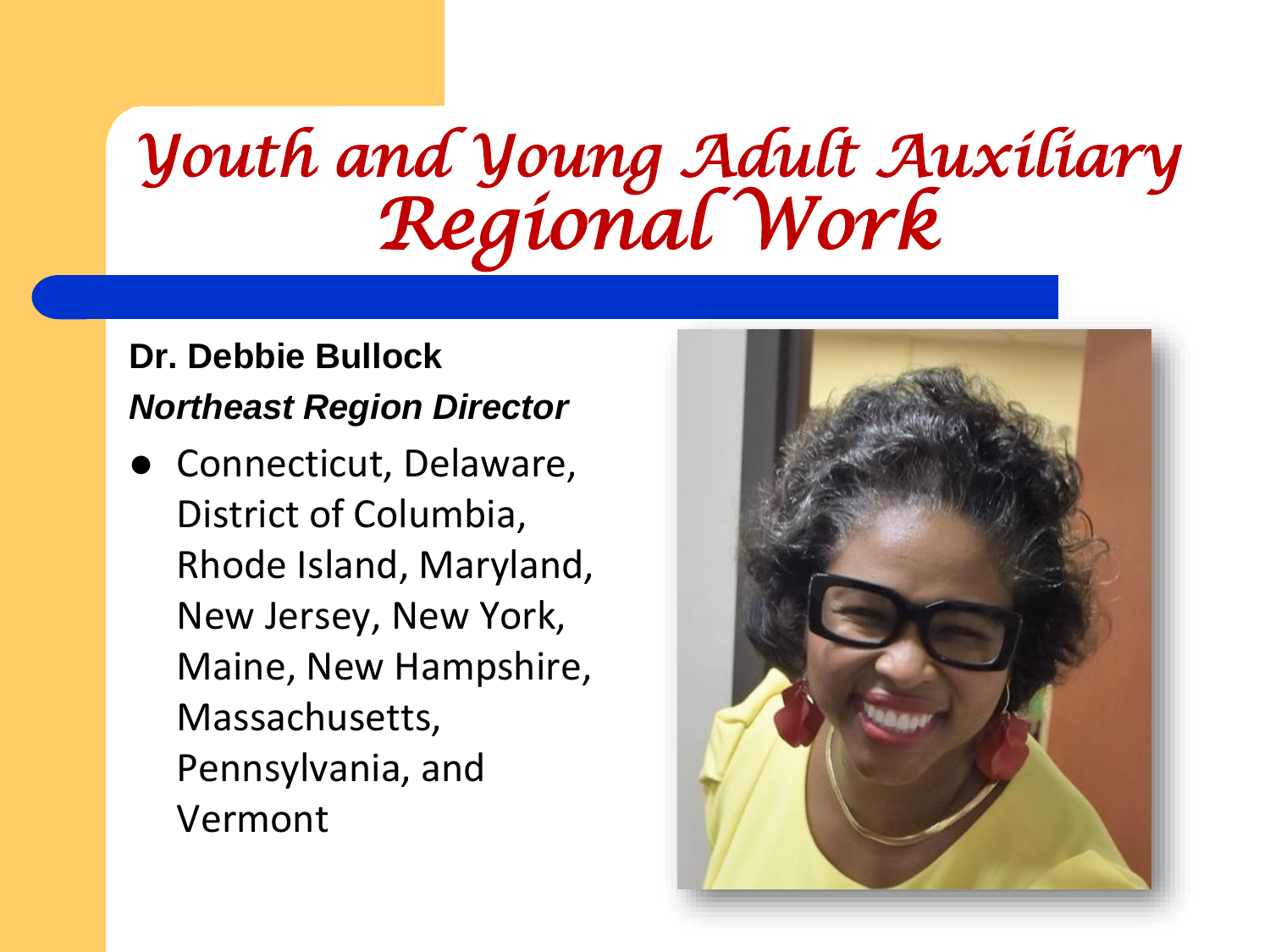

### **Queen E. Crawford** *Midwest Region Director*

 $\bullet$  Illinois, Indiana, Iowa, Michigan, Missouri, Ohio, Wisconsin, West Virginia, and Minnesota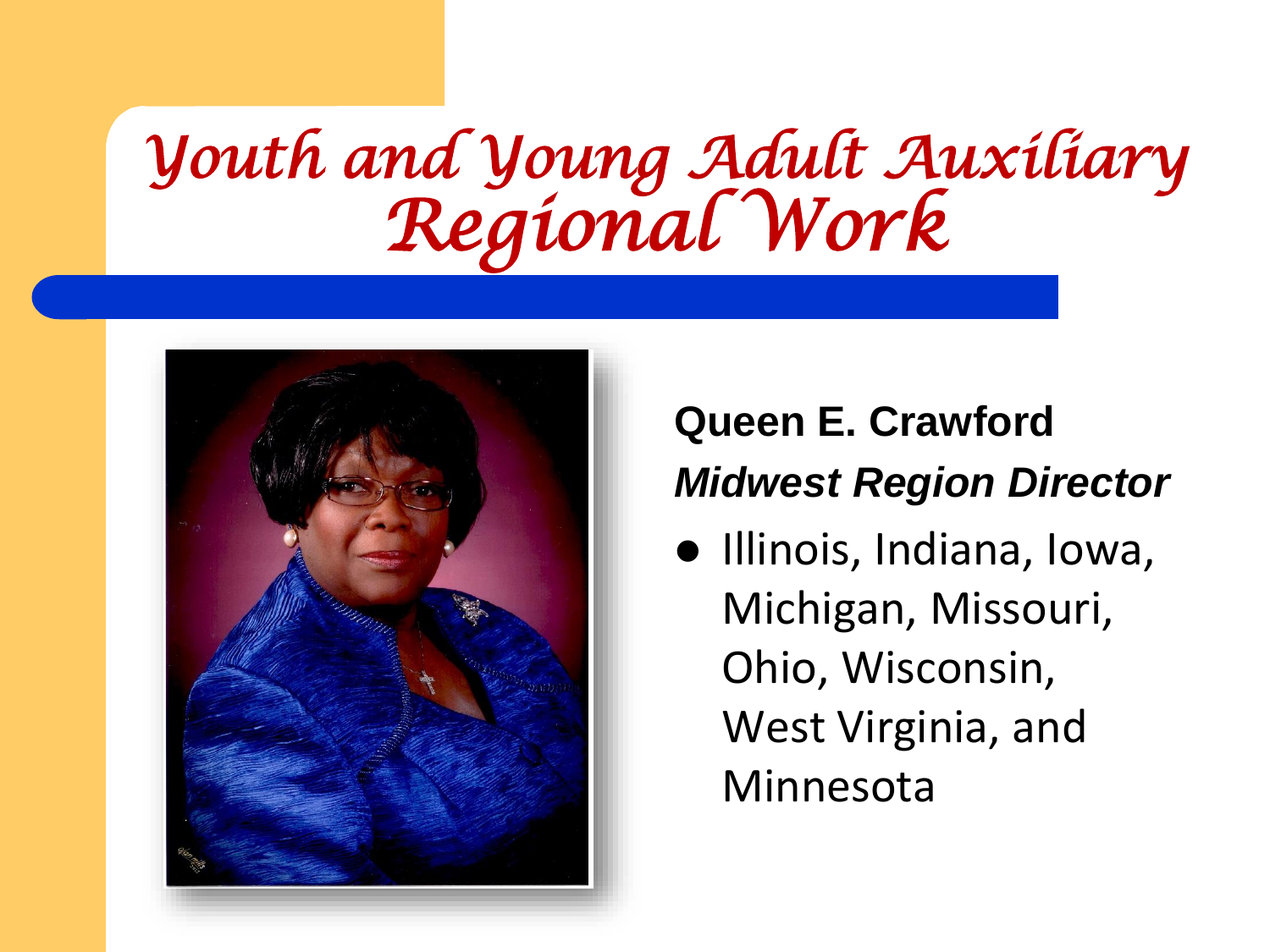#### **Sonjia Daniels** *Western Region Director*

 Alaska, Arizona, California, Colorado, Kansas, Nevada, Nebraska, New Mexico, Oklahoma, Utah, and Washington

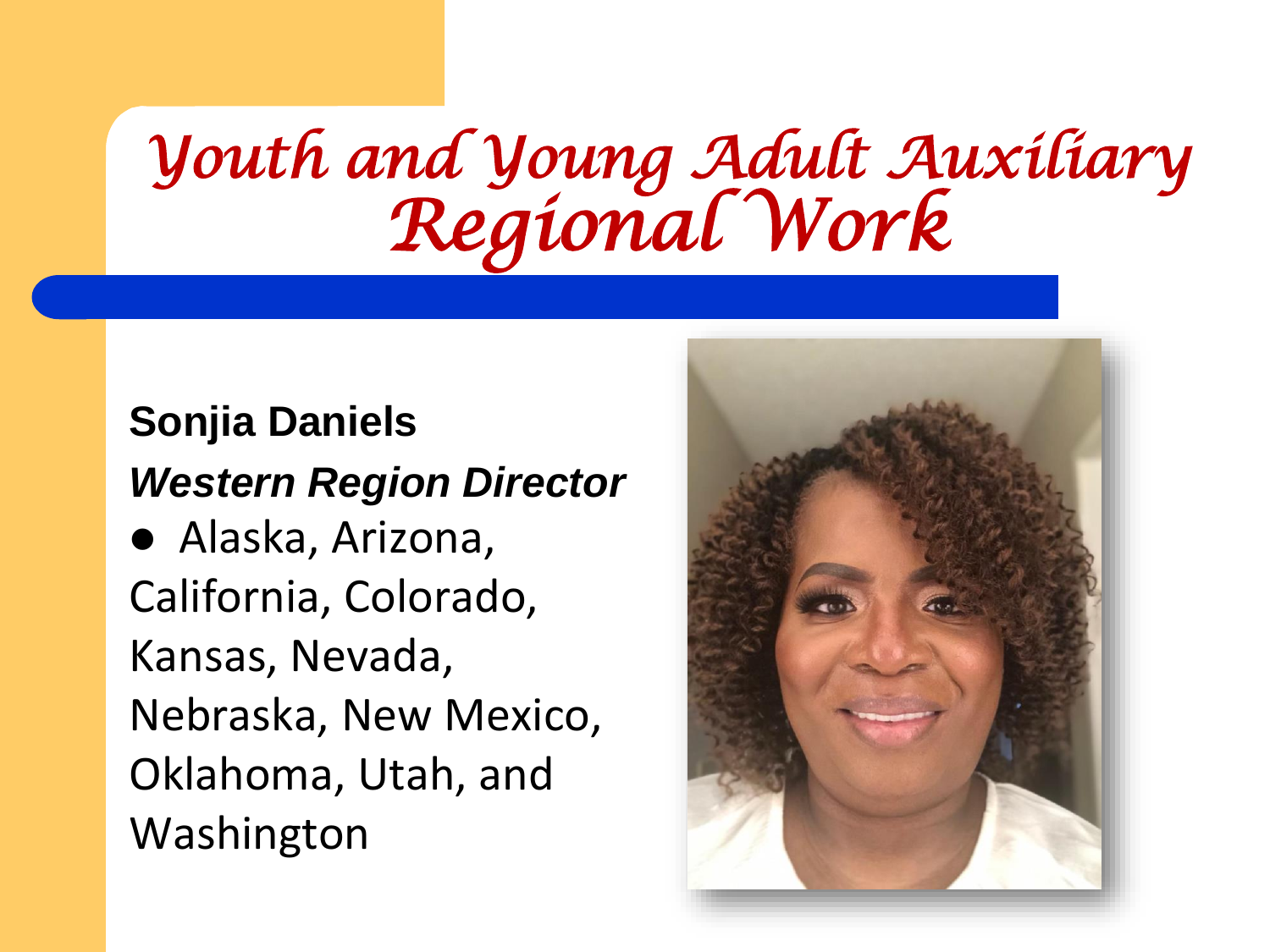

#### **Rosie Weston-Hudson** *Southwest Region Director*

 Alabama, Arkansas, Kentucky, Louisiana, Mississippi, Tennessee, and Texas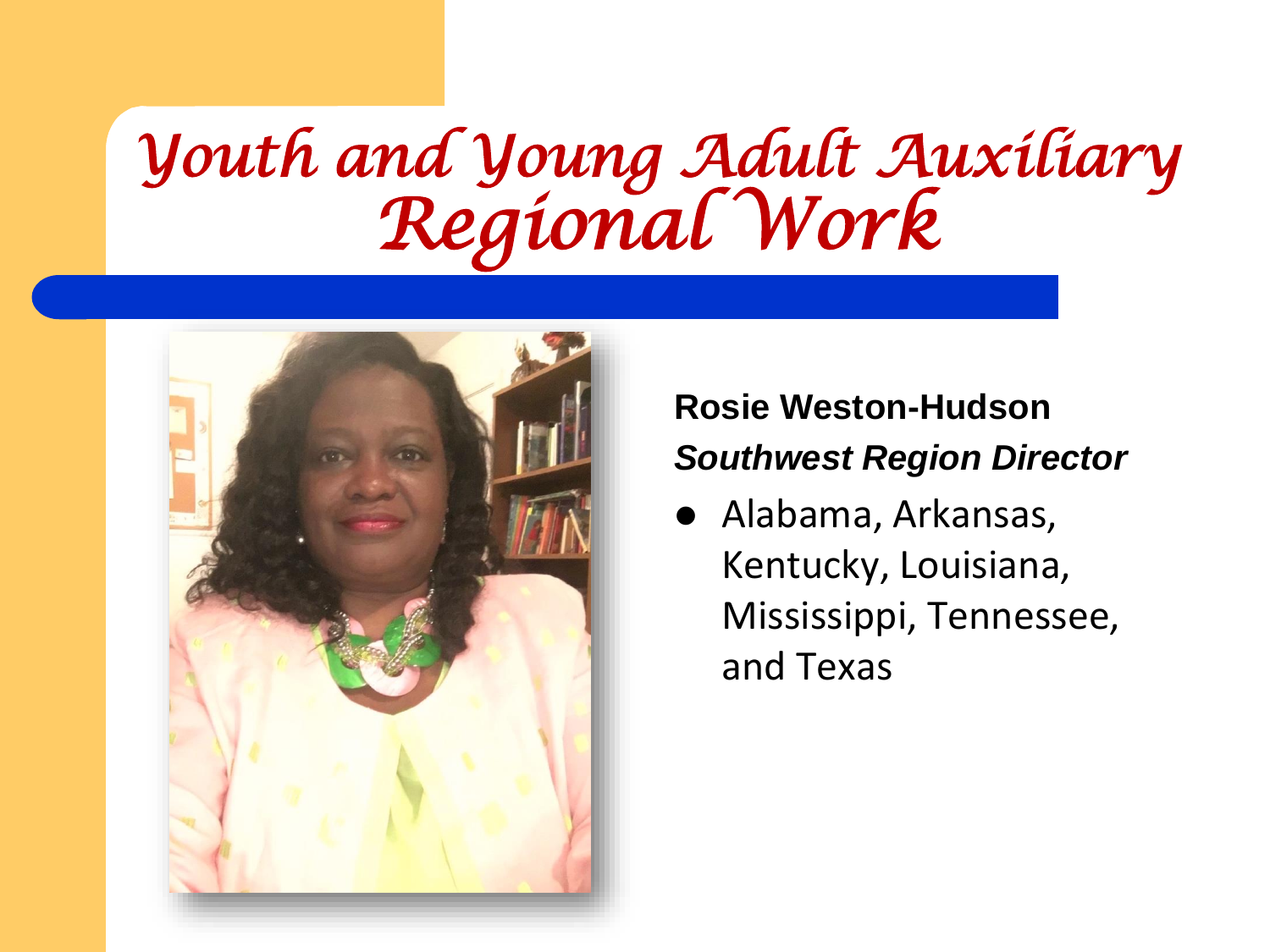#### **Gloria Simmons** *Southeast Region Director*

 Bahamas, Florida, Georgia, North Carolina, South Carolina, and Virginia

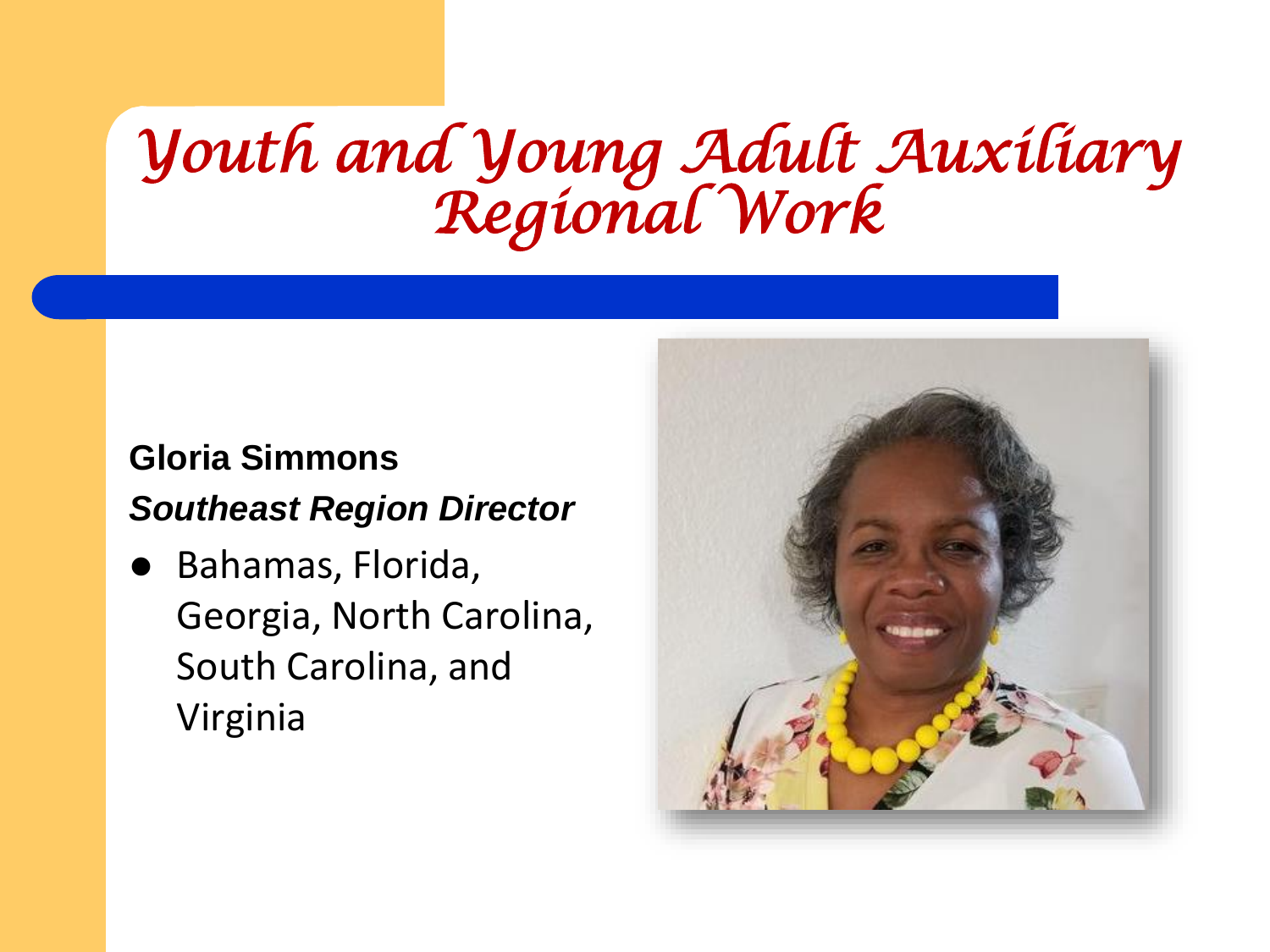# *Youth and Young Adult Auxiliary Congress*



*Stacey Benn Exec. Director* The Congress component will continue to offer a structure of Christian education and leadership, Christian worship, Christian arts, Christian oratory, and scholarship to children, youth, and young adults, aged 4-35, and youth leaders/ workers.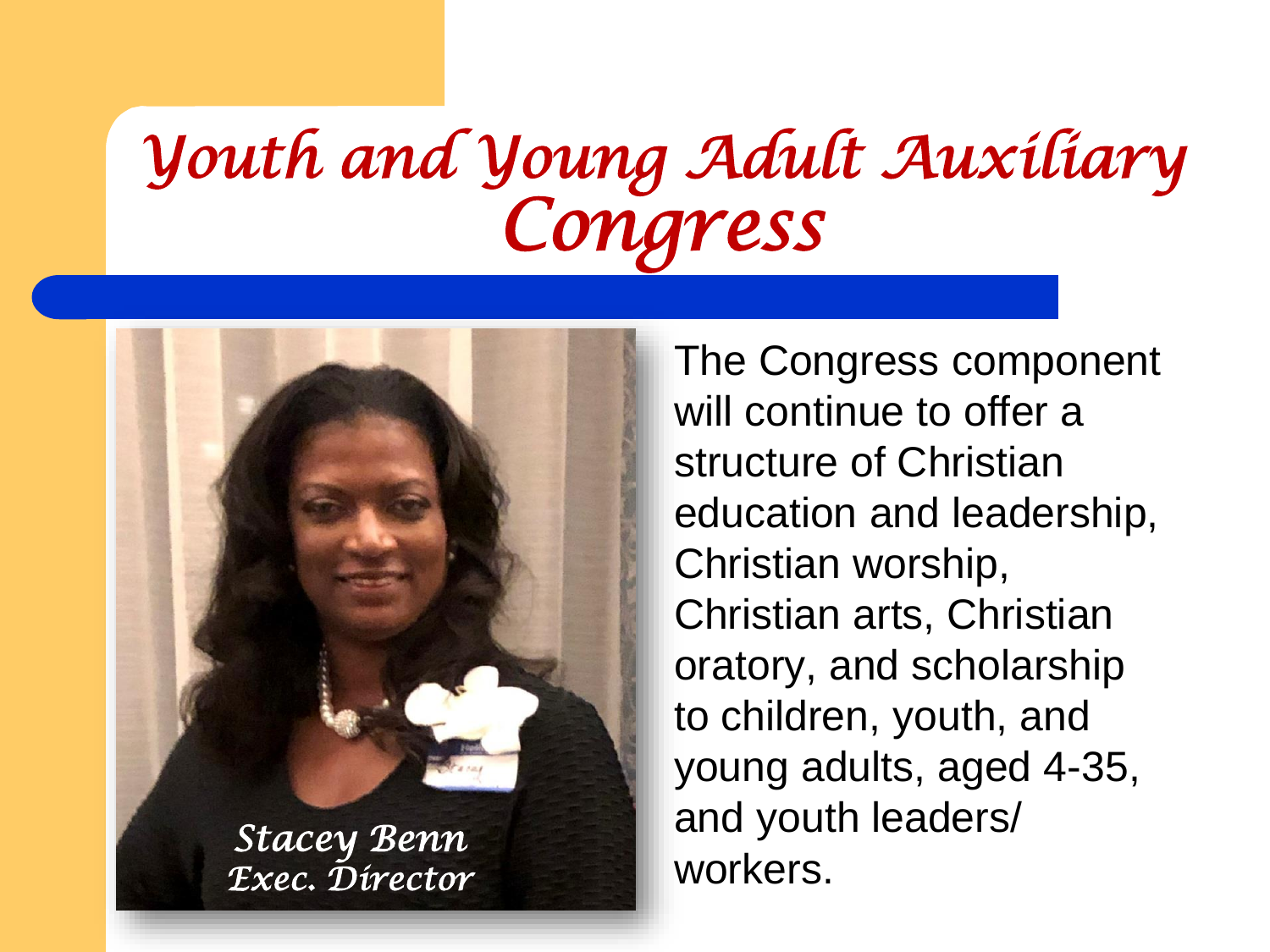### *Youth & Young Adult Auxiliary Mission*



**Boys/Girls - Ages 4-8**

● **PURPLE TEAM**

**Young Women - Ages 18-35**

● **RED TEAM Girls - Ages 9-17**

● **BLUE TEAM Boys - Ages 9-17**

● **BLACK TEAM**

**Young Men- Ages 18-35**

● **GREEN TEAM Youth/Young Adult Workers**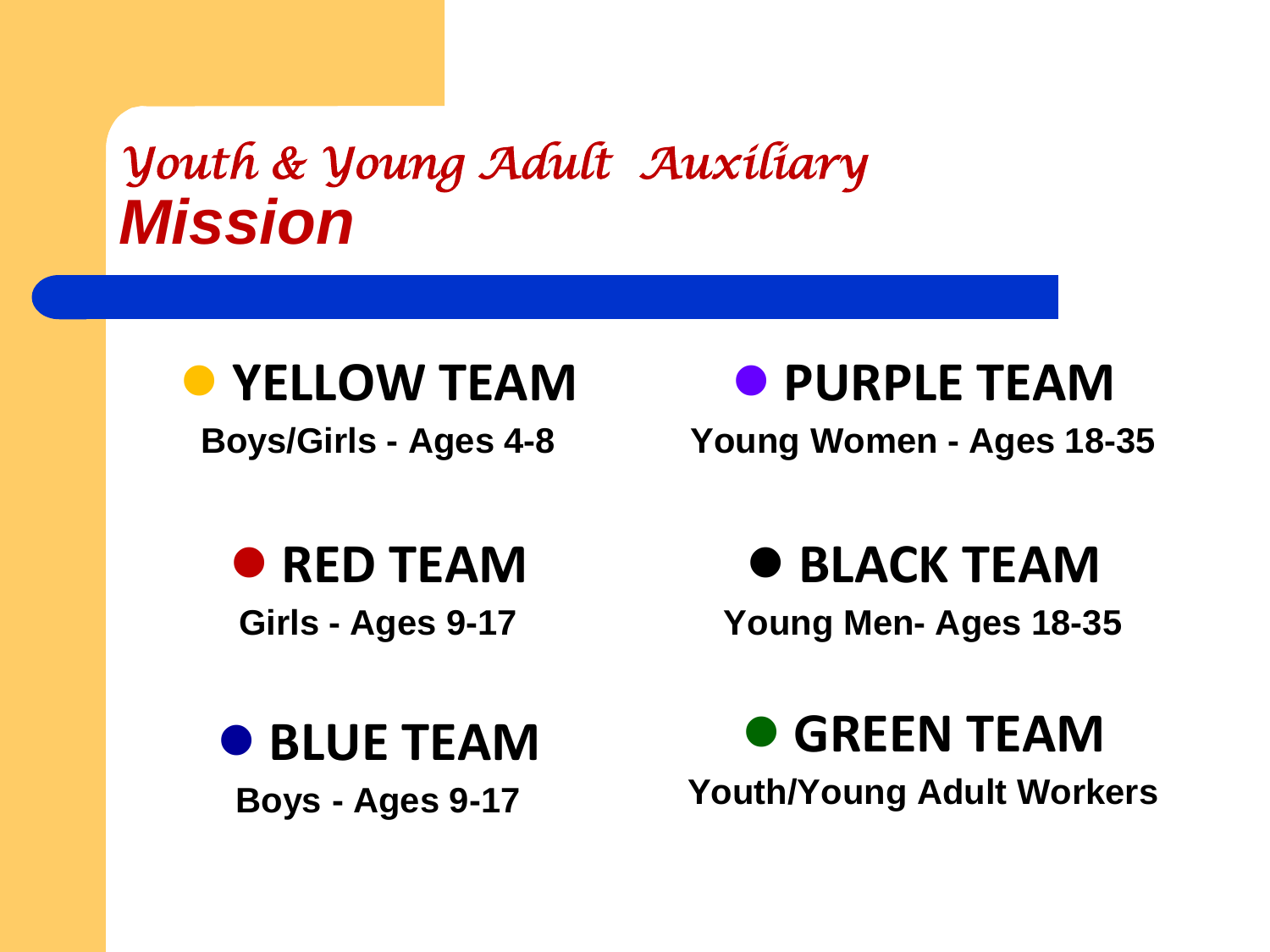### *Youth & Young Adult Auxiliary EDUCATION - Congress*

**YOUNG ADULTS iROCK Div. of College Students Div. of Young Adults Oratorical Contest Scholarship Commission**

**YOUTH Youth Rally Youth Division Youth Workers** 

**CHILDREN Children's Rally Children's Institute Children Workers**



**STACEY BENN** *CONGRESS Exec. Director*